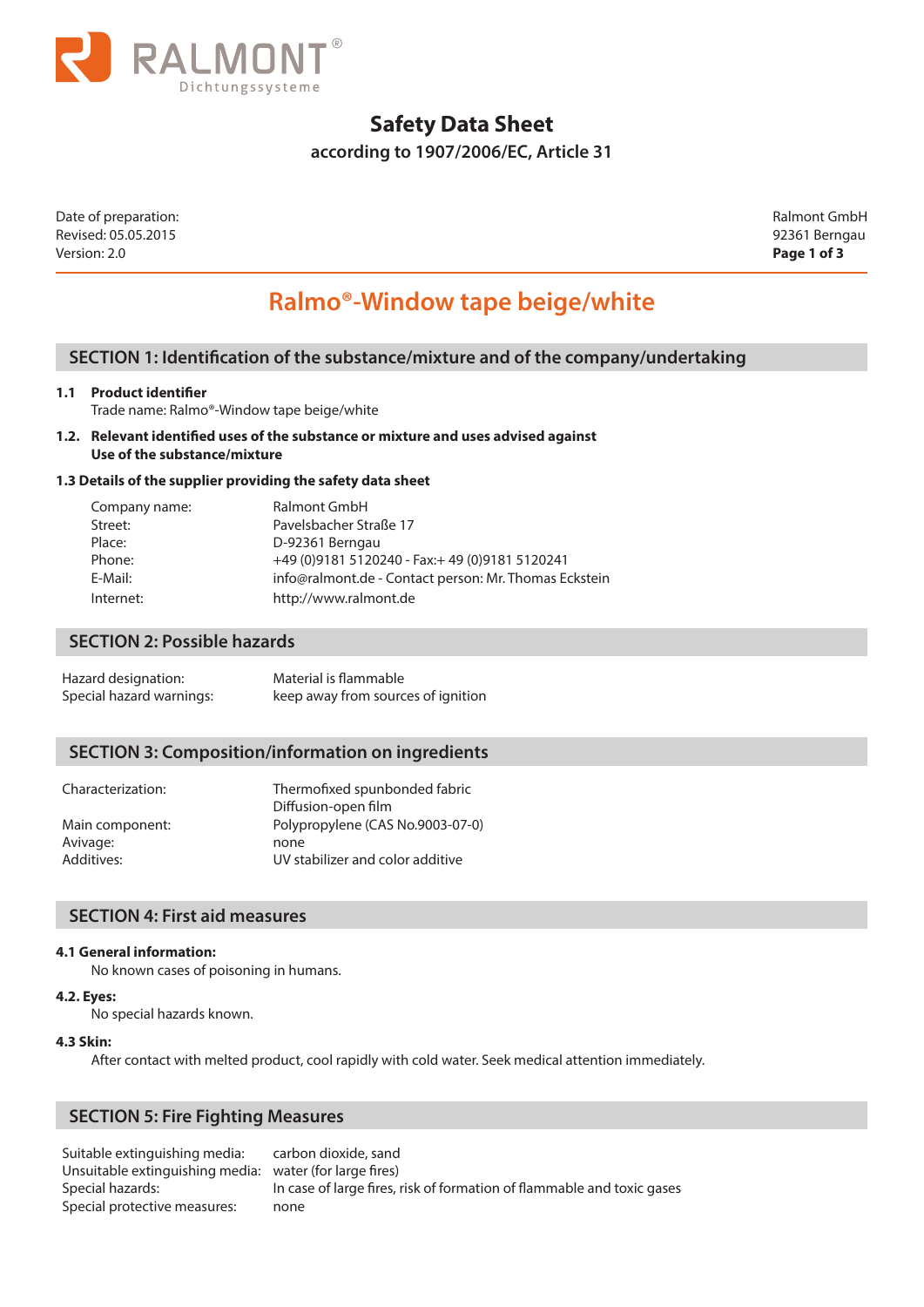

## **Safety Data Sheet**

**according to 1907/2006/EC, Article 31** 

Date of preparation: Ralmont GmbH Revised: 05.05.2015 92361 Berngau Version: 2.0 **Page 2 of 3**

## **SECTION 6: Accidental release measures**

Personal measures: none Environmental measures: none

## **SECTION 7: Handling and Storage**

#### **7.1. Transport**

no special regulations

**7.2. Storage:**

no special regulations

## **SECTION 8: Exposure controls/personal protective equipment**

#### **8.1 Personal protective equipment:**

not required

#### **8.2 Limit values to be monitored**

MAK / TRK - values: not applicable BAT- value: not applicable

## **SECTION 9: Physical and chemical properties**

#### **9.1 Appearance**

| Solid    |
|----------|
| black    |
| odorless |
|          |

#### **9.2. Safety relevant data**

| Melting temperature: | 170 $\degree$ C                |
|----------------------|--------------------------------|
| Flash point:         | $-$ °C                         |
| Self-ignition        |                                |
| temperature:         | approx. $340^{\circ}$ C        |
| Density:             | approx. $0.4$ g/m <sup>2</sup> |
| Solubility in water: | insoluble                      |
|                      |                                |

## **SECTION 10: Stability and Reactivity**

General information: hone

## **SECTION 11: Toxicological information**

General information: none

## **SECTION 12: Environmental information**

Information about degradability: Inert; insoluble in water. Ecotoxic effects: none